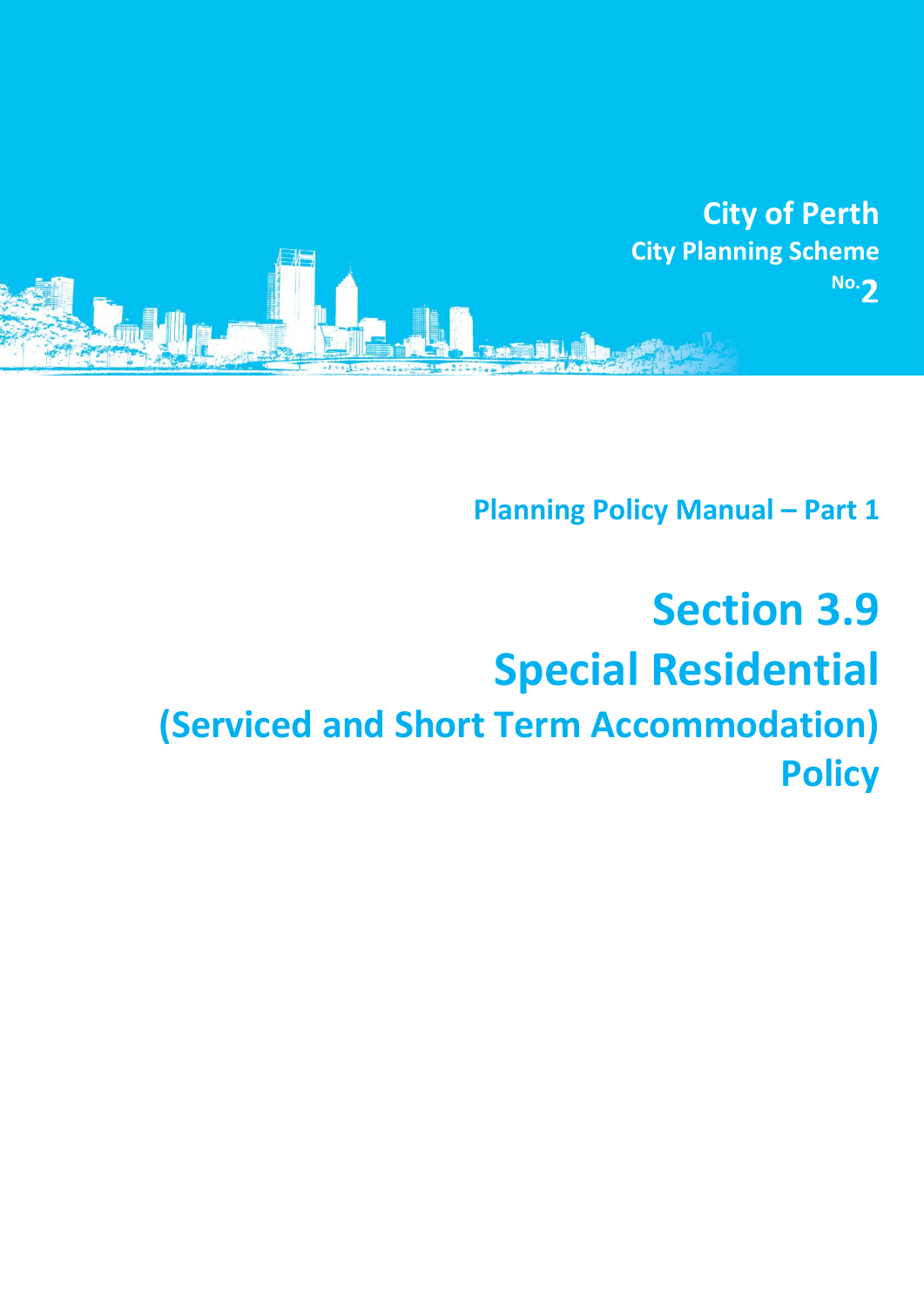

| <b>Version #</b> | <b>Decision Reference</b> | <b>Synopsis</b> |
|------------------|---------------------------|-----------------|
| 1.               | 18 September 2007         | Adopted         |
| 2.               | 26 February 2013          | Amended         |
| 3.               | 11 April 2017             | Amended         |
|                  |                           |                 |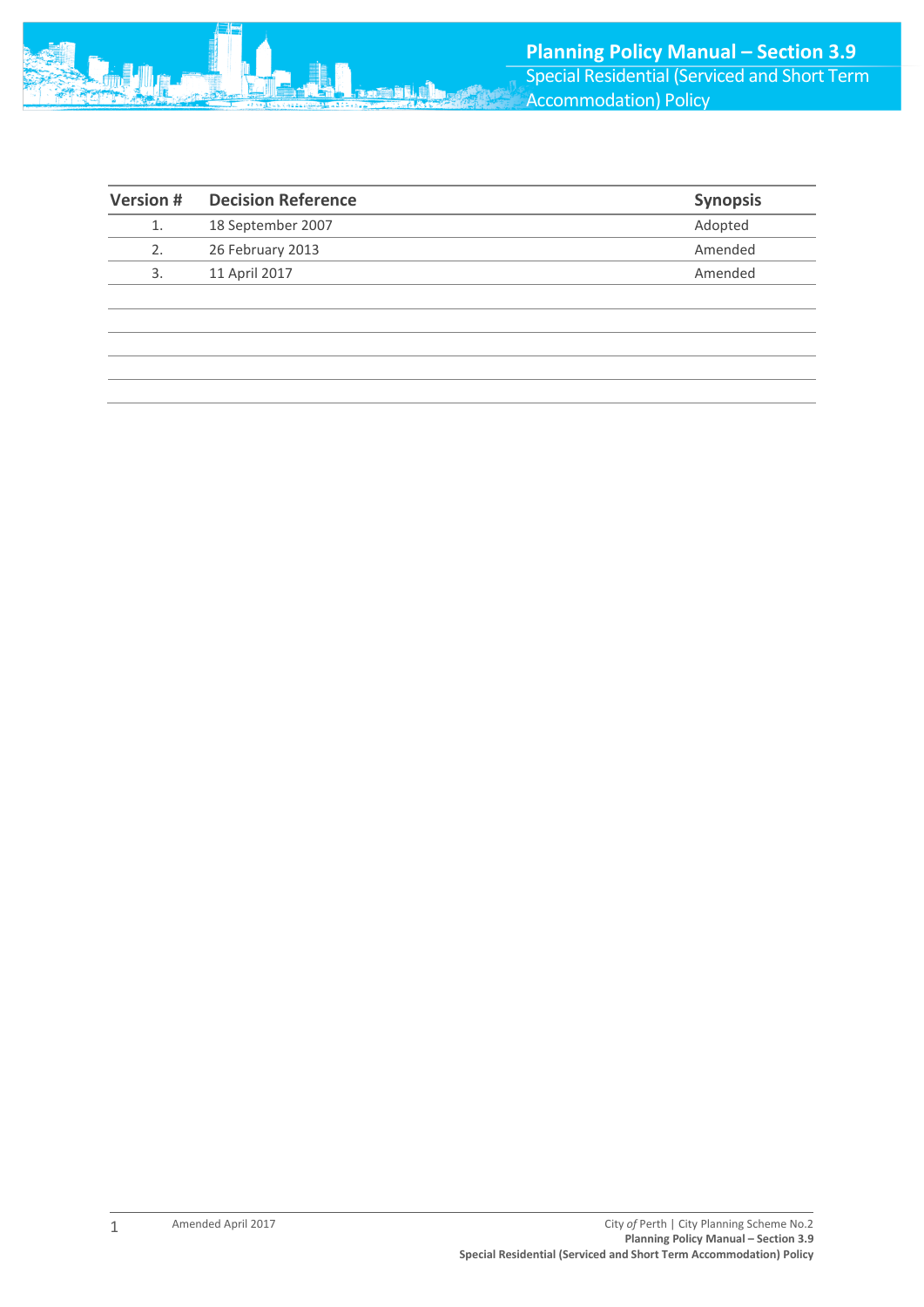

## **CONTENT**

| <b>PAGE</b> |
|-------------|
|             |
|             |
|             |
|             |
|             |
|             |
|             |
|             |
|             |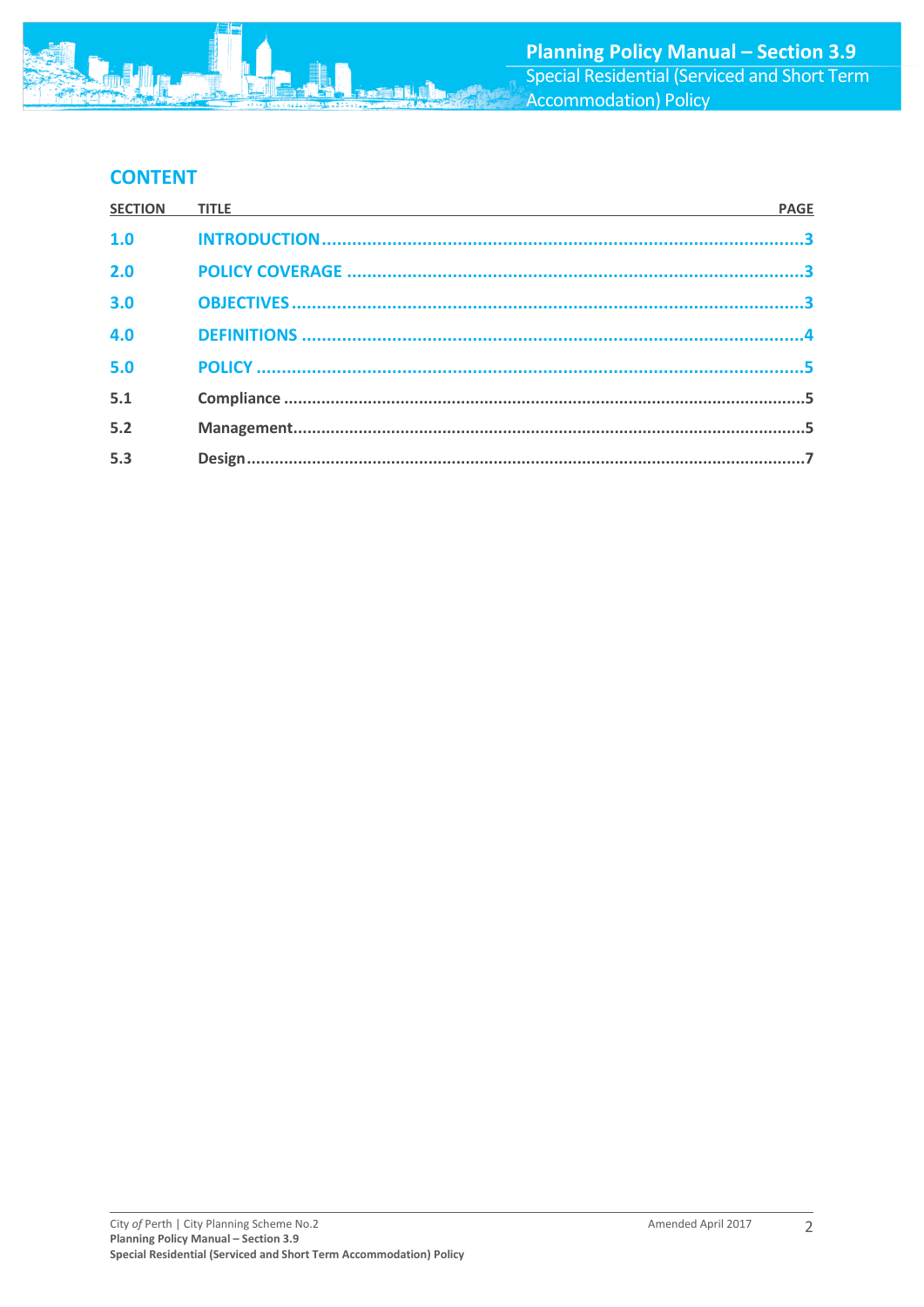## <span id="page-3-0"></span>**1.0 INTRODUCTION**

As the capital city of Western Australia, the local government recognises the important role the City of Perth plays in the promotion of tourism and business for Perth and Western Australia.

An important element of this role is ensuring an adequate supply of high quality accommodation options for the tourist and business traveller market. This is reflected in the City Planning Scheme which identifies Special Residential land uses as either Preferred or Contemplated land uses in all areas of the municipality.

The local government is aware of a trend towards the diversification of the Special Residential market and the change of use of existing residential buildings from permanent residential apartments to short term serviced accommodation.

The local government recognises the need to ensure that within mixed use developments the amenity of permanent residents and short term residents is protected, and that the issues of security and privacy are appropriately addressed.

The intention of the policy is to provide clear guidance on the development of these uses in a manner consistent with the orderly and proper planning of the city. A piecemeal approach to the change of use of either Special Residential to Residential or Residential to Special Residential on a dwelling by dwelling basis is not considered appropriate.

## <span id="page-3-1"></span>**2.0 POLICY COVERAGE**

The provisions of this policy should be taken into account when making an application for development approval for any development or change of use relating to a special residential use.

This policy applies to the whole of the municipality.

## <span id="page-3-2"></span>**3.0 OBJECTIVES**

- 3.1 To provide supporting information to clarify the definition of Special Residential Use.
- 3.2 To provide guidelines for the design of short term and serviced apartments, particularly where it is proposed that they will be incorporated into a residential or mixed use development occupied by permanent or long term residents.
- 3.3 To ensure a high standard of amenity for permanent residents and the occupants of short term and serviced apartments, through the provision of a plan of management, required levels of servicing and assessment of the compatibility of uses.
- 3.4 To define and control the use, management and level of service provided for serviced apartments.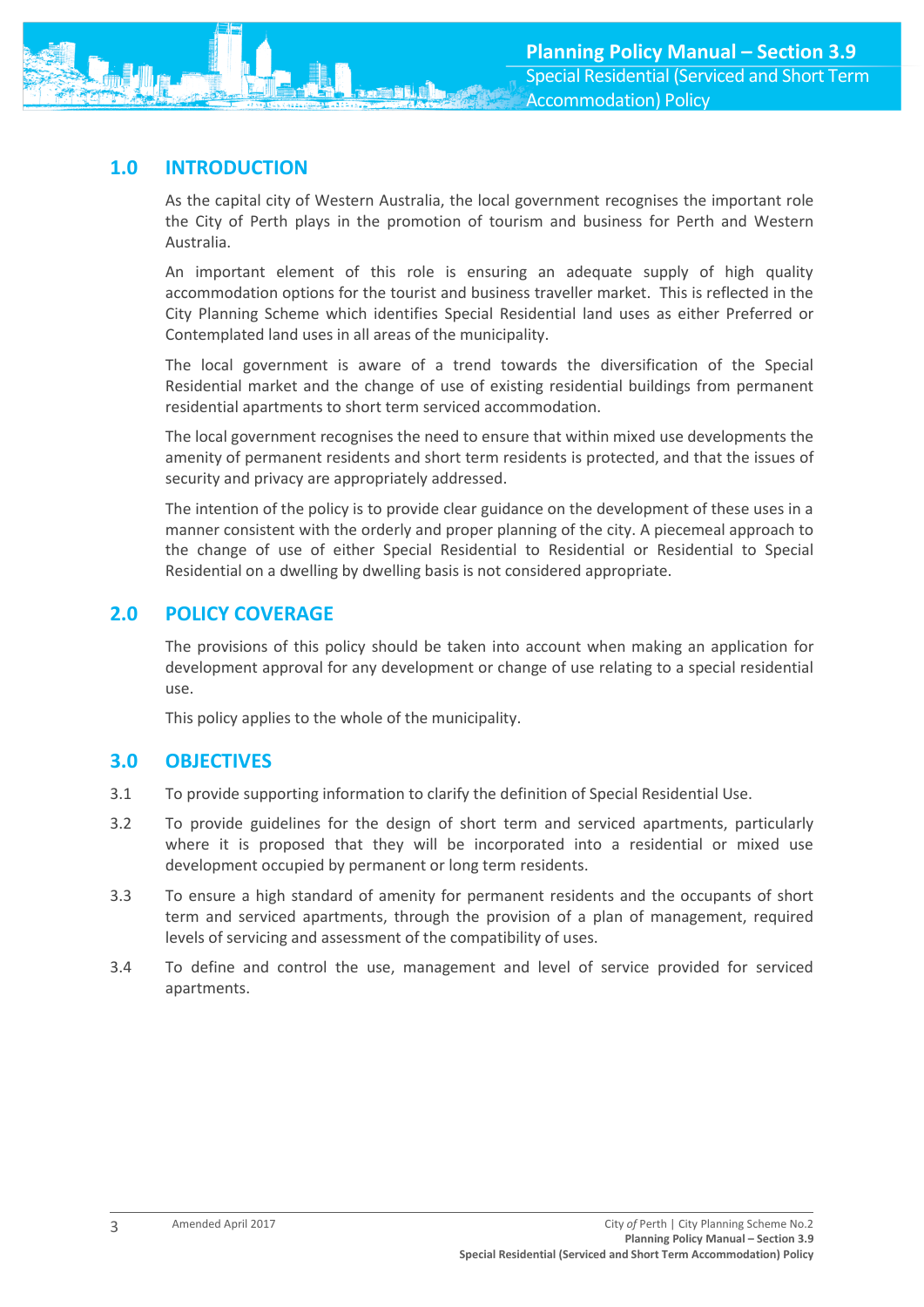## <span id="page-4-0"></span>**4.0 DEFINITIONS**

The Use Class definitions are detailed in the City Planning Scheme No. 2 and provide separate definitions for Residential Use and Special Residential Use.

**Residential Use**: means premises providing for long term or permanent residential accommodation including: aged persons dwelling, caretaker's dwelling, grouped dwelling, single house, multiple dwelling.

**Special Residential Use**: means premises providing short term, temporary or specialised residential accommodation including a lodging house, hotel and serviced apartment.

This definition of Special Residential would include motels, serviced apartments and backpackers' accommodation. Special Residential uses generally do not include dwellings or accommodation that provide for long-term occupancy and cannot be used as a person's permanent place of residence.

The City Planning Scheme No. 2 also contains definitions of Serviced Apartments and Short Term Accommodation.

**Serviced Apartments**: means one or more self contained dwellings which are used exclusively to provide short term accommodation, generally for a fee but are not subject to residential tenancy agreements within the meaning of the *Residential Tenancies Act 1987*, and may be serviced or cleaned by the owner or manager of the apartment (or by the owner's or manager's agent) and be provided with a laundry service where the apartment does not contain laundry facilities.

**Short Term Accommodation**: means accommodation that may be occupied for a continuous maximum period of three months within any one 12 month period, and are not subject to residential tenancy agreements (residential leases).

#### **For the purposes of this Policy:-**

**Hostel**: means public or private residential type development providing board or lodging on a temporary basis to students and staff of educational establishments and members of societies, institutes and associations and common or distinct community groups.

**Mixed-Use Development**: means a development containing a mix of complementary uses, including residential and non-residential uses in a building or within a site. The residential component may include a mix of both residential and special residential uses.

**Residential or Residential Development**: means a development (including part of a development) used, intended, adapted or designed to be used, for a residential purpose, but does not include a use that is part of the Special Residential Use Group.

**Self contained**: means self contained dwellings that contain a kitchen, bathroom and separate sleeping and living areas with laundry facilities provided either within the dwelling or in a communal arrangement shared by occupants of the development.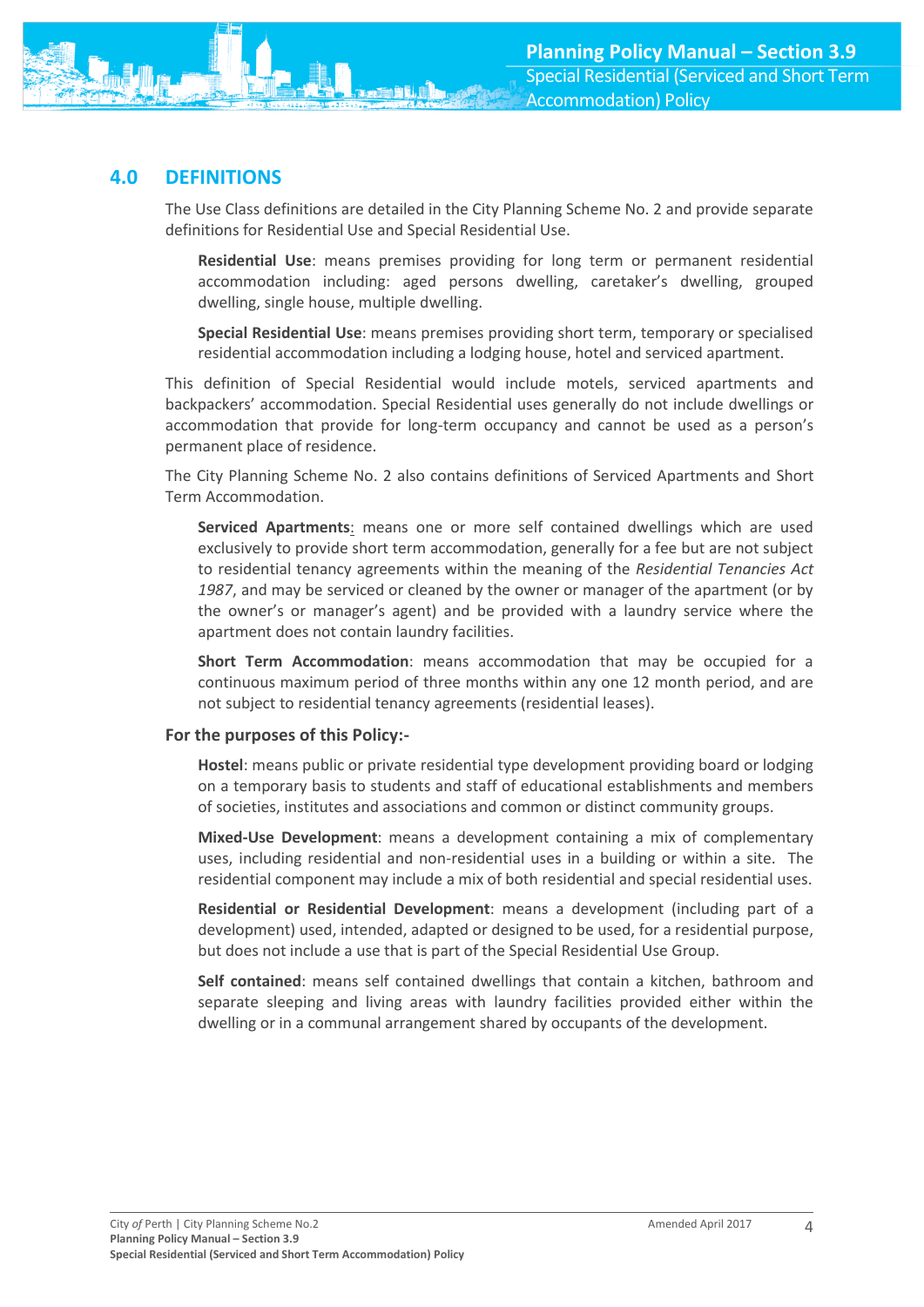## <span id="page-5-0"></span>**5.0 POLICY**

#### <span id="page-5-1"></span>**5.1 Compliance**

#### **Development approval**

Development approval is required for a change of use. The use of a residential building, or part thereof, for Special Residential purpose will require Development Approval for a change of use.

#### **Compliance with Local Government policies**

This policy should be read in conjunction with all other policies of the City of Perth City Planning Scheme No.2.

#### **Building Code of Australia and Fire Regulations**

Short stay and serviced apartments are classified as Class 3 under the Building Code of Australia.

All applications for change of use of existing buildings to Special Residential uses, two storeys or higher, will be required to demonstrate how the development will comply with Australian Standard 1670, which will require a building wide alarm and connect to the fire brigade through a Fire Indicator Panel.

All applications will also be required to demonstrate compliance with the Disability Discrimination Act.

#### <span id="page-5-2"></span>**5.2 Management**

The following information should be submitted with all applications for a Special Residential Use:

#### **Registration**

All applications should include written evidence demonstrating that the operator of the special residential use has valid membership to an appropriate professional board or body, which operates within a code of practice or licensing system. This board or body may be the Real Estate and Business Agents Supervisory Board (REBA), the Perth Inner City Housing Association Inc, or other appropriate organisation.

Where the operator of the use is unknown at the planning application stage, written evidence of membership will be required prior to the issue of a Certificate of Classification.

With any subsequent change of operator the relevant new details should be provided to the local government and should incorporate a revised management plan.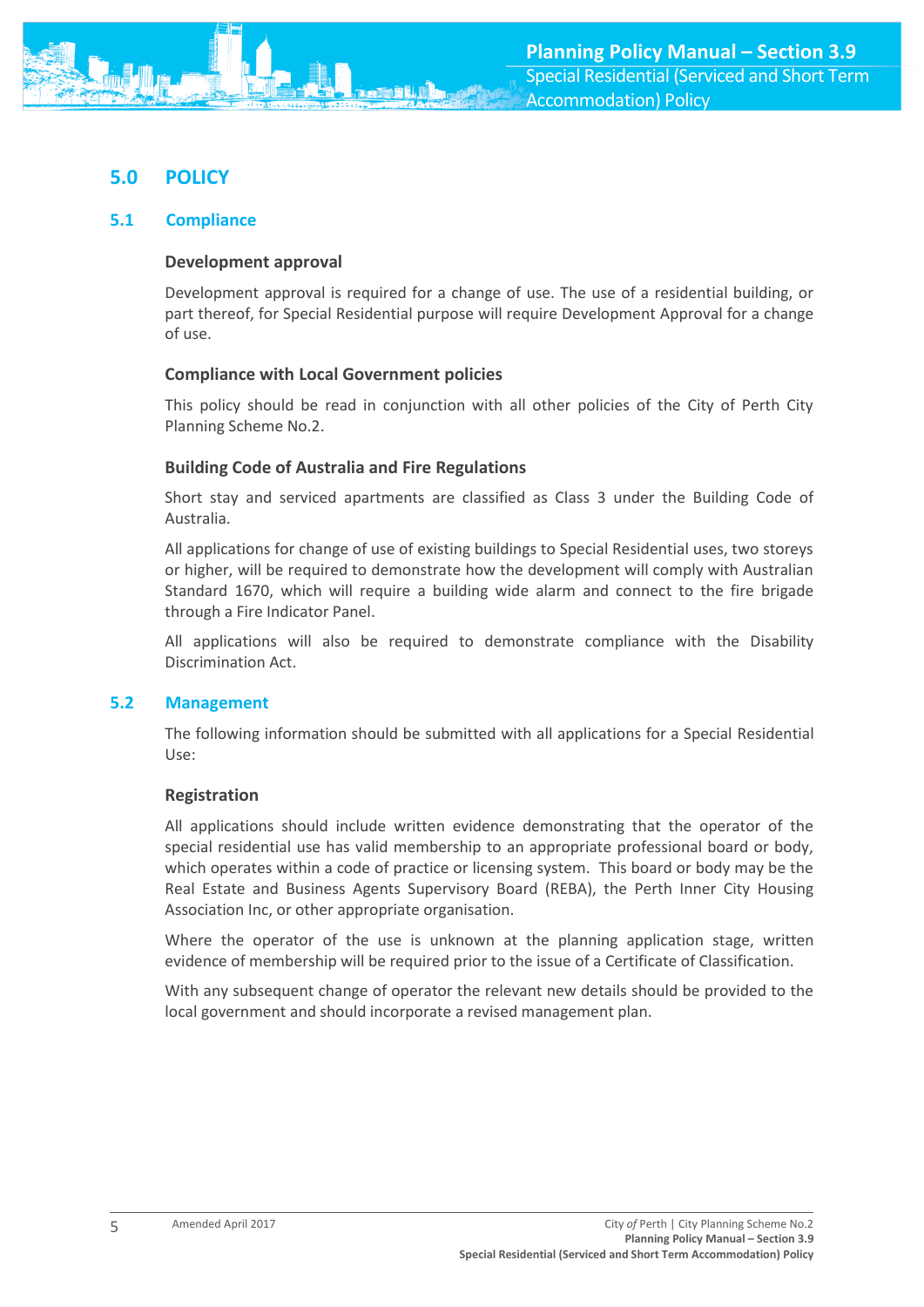#### **Management Plan**

A management plan should be submitted with all applications for a Special Residential Use. A Management Plan should cover, but not necessarily be limited to, the following:-

- Control of noise and other disturbances.
- Complaints management procedure.
- The use and on-going maintenance of all common property and common facilities.
- Security of guests, residents and visitors.
- Control of anti-social behaviour and potential conflict between the short-term and longterm residents.
- Strata titled developments should include appropriate by-laws to be entered into the strata management statement acknowledging the two uses and which also acts as a mechanism to advise future and prospective owners of the existence of both grouped or multiple dwellings and Special Residential (short stay) apartments within the development.
- Exclusive use of the storage areas by the occupier of the dwelling.
- Parking Management Plan.
- Compliance with House Rules (such as recycling)

#### **Serviced Apartments**

In addition to a management plan, all applications for serviced apartments shall include a servicing strategy detailing the level of servicing containing, but not be limited to, the following:

- opening hours for guest check-ins and check-out;
- method of reservations/bookings;
- means of attending to guest complaints;
- type or extent of room service to be offered;
- cleaning and laundry services, where applicable;
- company name and relevant experience of management/operator;
- back of house facilities (e.g. kitchen, laundry, office).

Applications for serviced apartments should demonstrate how servicing vehicles will be accommodated on-site, and how this will be managed as part of the overall car parking of the development.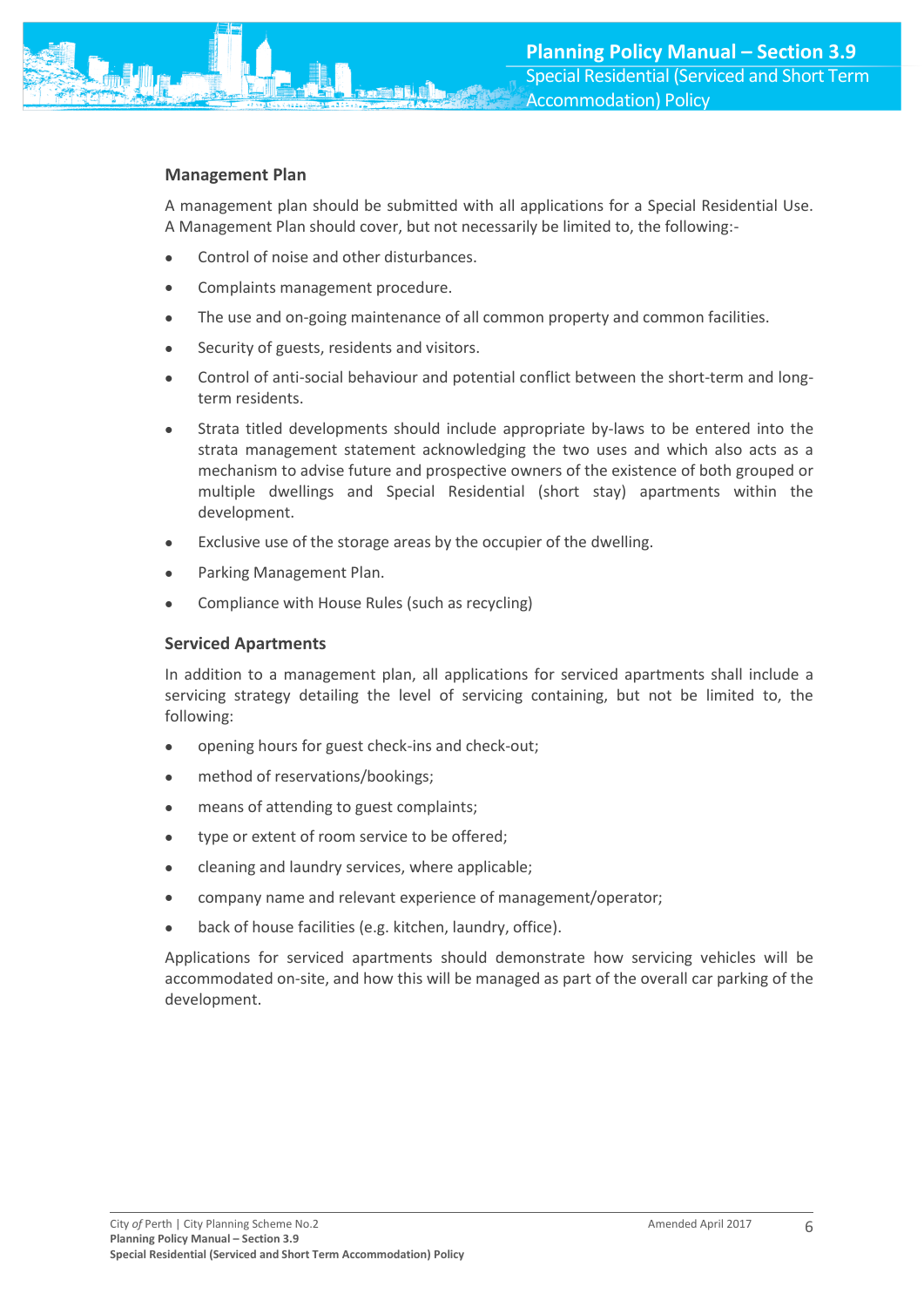### <span id="page-7-0"></span>**5.3 Design**

In the majority of instances the Residential Use or Special Residential Uses will be contained within separate buildings. There may be applications to provide a Special Residential use within a Residential building which should comply with the following attributes. Similarly an application for a Special Residential Use within a Residential Use should comply with the following.

#### **Separation of uses**

Where a combination of Residential and Special Residential uses is proposed within a development; applications will need to demonstrate how the amenity and security of all occupants will be protected through the design and management of the development.

To ensure the amenity and security of permanent and long term residents in a mixed use development; Special Residential uses will be required to be separated from residential uses by being located on separate floors of a building.

In regard to all applications for a change of use from either Residential to Special Residential use or conversely from Special Residential use within an existing building, a piecemeal or ad hoc approach to the change of use on a dwelling by dwelling basis is considered unacceptable. Applications should only seek to change the use of entire floors to ensure compliance with the separation of uses within the building.

#### **Access**

Where Special Residential uses are proposed within a residential building, separate and secure access should be provided to the permanent residential floors of the development. All applications should demonstrate how this will be achieved, managed and maintained.

Where a mixed use development is proposed, separate entrances should be proposed for the residential and commercial uses.

#### **Planning for people with a disability**

A proportion of the short term and serviced apartments should be designed to accommodate people with a disability; with adequate on-site disabled car parking facilities and universal access to the development as a whole (refer to the requirements and standards of the Building Code of Australia for Class 3 buildings).

All applications will need to demonstrate how the proposed development will address these standards.